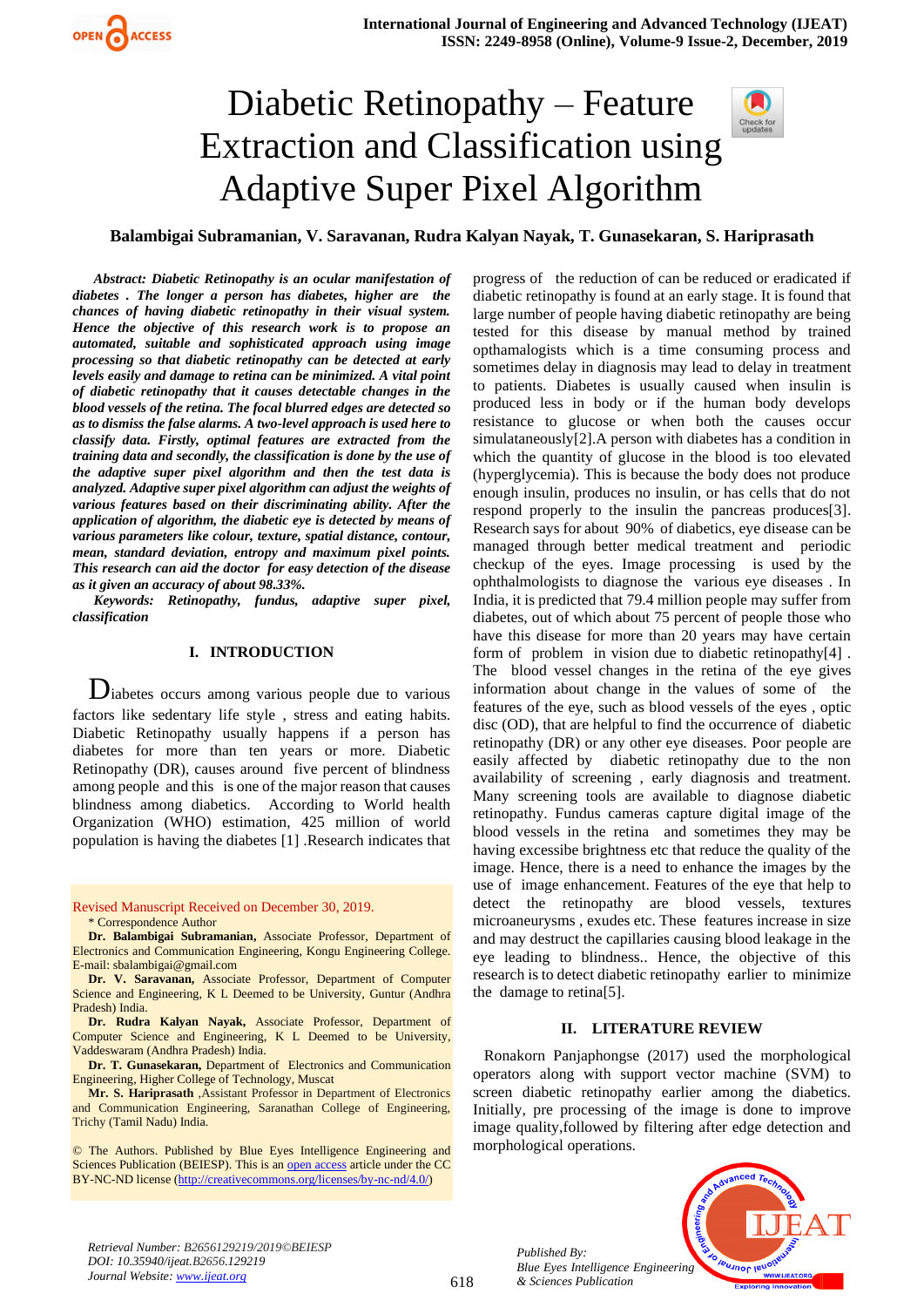The extracted features are given as input to the support vector machine classifier which differentiates between healthy and diabetic retinopathy affected eye images. The proposed method iwas verified on three datasets and this method gave an accuracy of 90% . The grading of severity was based on the values of the various above mentioned parameters for the detected lesions [6].

Manoj Kakarla (2016) discussed about extracting the various features of the eye in an optimal manner, followed by feature extraction and classification of diabetes using naïve bayes classifier. This work discusses an expert system to identify the stage of diabetes based on patients test result. Before performing classification process, optimal features are extracted based on data sets for the purpose of reducing time complexity over the classification process[7]. Then the classification process is performed by naïve bayes theorem to identify each patient's stage in the progress of the disease diabetes. By implementing these concepts, the efficiency of classification increases and also reduces the time complexity for performing the classification process.

K. R. Ananthapadmanaban etal (2014) proposed the chance of occurrence of diabetic retinopathy based on classification using data mining methods[8]. In this work, diabetic retinopathy has been diagnosed earlier. The preprocessing operation improves quality of the image by reducing the effects of excessive brightness. In the second step, the optic disc has to be located and extracted from the retinal image. The third step consists of the segmentation to find the exudates . In the last step, the neural network is used for feature extraction. The final results were compared with the opinion gathered from an eye doctor and it was found that the specificity was 95% and sensitivity was 96.65%.

Hilary W. Thompson (2016) proposed a novel method based on hierarchical decomposition and post filtering of edges to detect blood vessels to detect the occurrence of diabetic retinopathy at an early stage. This algorithm reduced the false decisions and was quite faster than conventional methods and needed less storage requirements[9].Ms. Bhaminee R Shetty (2017) proposed the automatic segmentation of microaneurysm using attribute filtering to reduce noise and thereby detected the exudates.Later, the feature of exudates was extracted from green channel of the RGB retinal image which was later given as input to the classifier. Statistical parameters such as mean, standard deviation, kurtosis etc were considered for classification and SVM gave sensitivity of 96.9%.[10]

# **III. EXISTING SYSTEM**

# **3.1 NAÏVE BAYESIAN CLASSIFIER**

This method extracts the optimal features initially from the training data [19]. Later, the values of positive and negative probability is found .Later, a new dataset of same size is created to which the values of previous data set are forwarded to help in the classification process. After completion of optimal feature extraction process, that dataset is taken and sent to classification. By applying classification algorithm, each patient's stage over the diabetes can be identified. The probability formula for naïve bayes algorithm is shown in equation 3.1

$$
P(T/E) = \frac{P(E/T) \times P(T)}{P(E/T) \times P(T) + P(E/-T \times P(-T))}
$$
 ...... (3.1)

*Retrieval Number: B2656129219/2019©BEIESP DOI: 10.35940/ijeat.B2656.129219 Journal Website: [www.ijeat.org](http://www.ijeat.org/)*

# **3.2 SUPPORT VECTOR MACHINE**

Support Vector Machine used points in space to represent the features so that the data can be mapped into different categories with clear boundary gap between them [14]. SVM is more suitable to analyze the fundus retinal image and to classify them into various classes such as normal or non-proliferative diabetic retinopathy or proliferative diabetic retinopathy. Using SVM classifier that uses a non linear kernel function, the accuracy level increases due to the techniques used for extraction and classification.

# **3.3 K-NN CLASSIFIER**

K-Nearest Neighbour (KNN) algorithm classifies an object to an appropriate class based on the K value. Generally, K value is considered to be one for classification of retinal image. The graphs indicate the "variation" between the statistical parameters, which is the base for a K-NN classifier system to find out nearest neighbour for a new image [20]. This variation is found better for the statistical parameters extracted by using K-means classifier and this is best suited for classifying a retinal image as healthy or abnormal.

## **IV. PROPOSED SYSTEM**

# **4.1 PROPOSED METHODOLOGY**

In this proposed work, the input images of size 256x256 pixels are pre-processed to convert the input colour images in RGB to gray images because inherent complexity of gray image is less than the colour images. Also, gray scale reduces the complexity to one dimension from three dimension. RGB segmentation is used for dividing image into several region with their own characteristics for extracting useful target like lines and curves of an image. Image enhancement allows to brighten an image and makes it easier to identify the key features in preprocessing. The block diagram which is used for this research is shown in figure 4.1.



**Figure 4.1 Block diagram of proposed system**

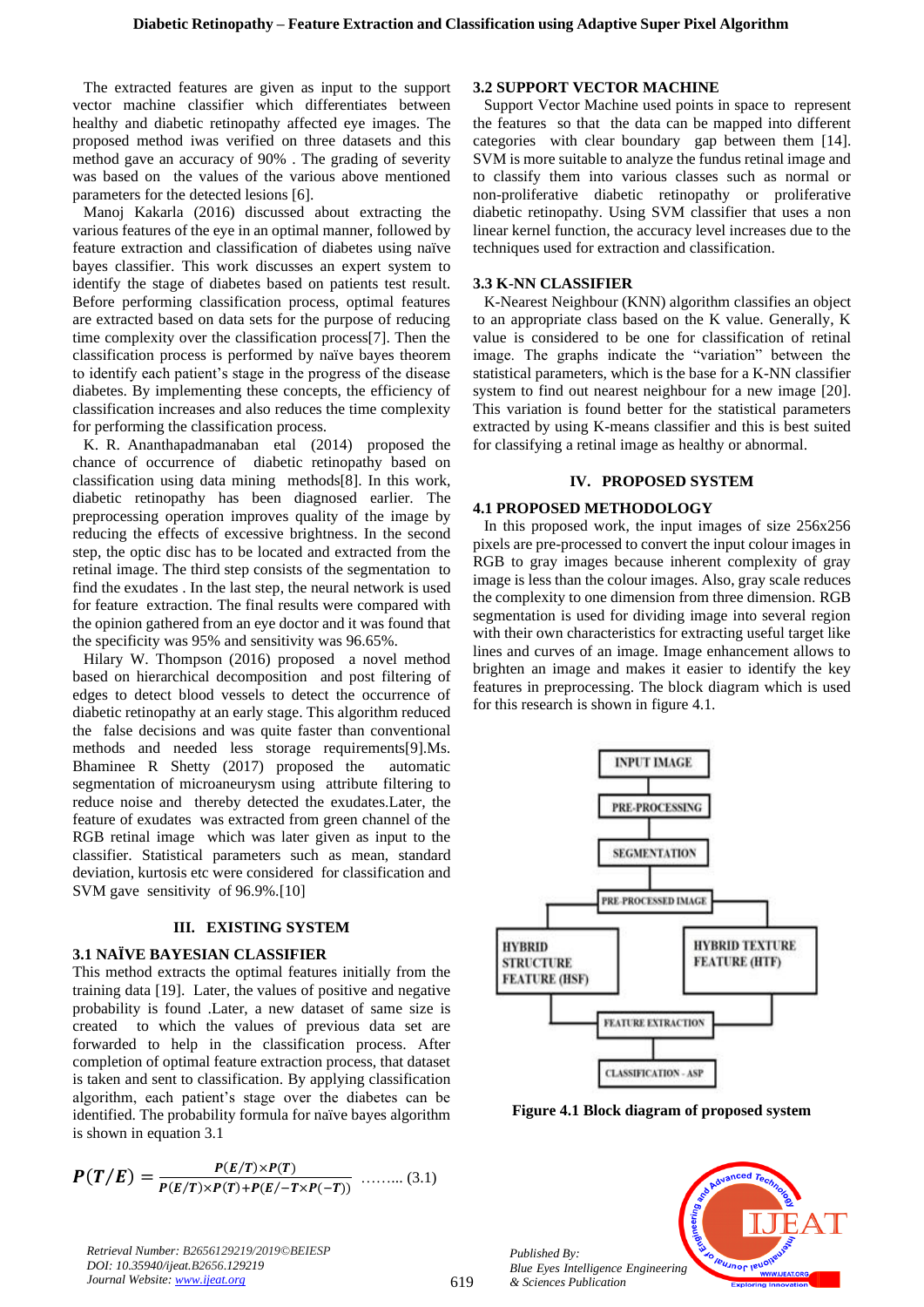

Segmentation of preprocessed images is done by using DWT (Discrete Wavelet Transform) using Haar family wavelets. The preprocessed image is classified into two types based on their nature by Hybrid Structure Feature (HSF) and Hybrid Texture Feature (HTF). The HSF performs optical disc removal, threshold point calculation. And to find the region of interest. HTF involves in blood vessel removal and dots part detection.In feature extraction the black points, white points, mean error, standard deviation, entropy and maximum pixel points are extracted.

## **4.2 ADAPTIVE SUPER PIXEL ALGORITHM**

Super pixel segmentation uses super pixels that show clear entity for human eye.This algorithm leads to cost reduction as super pixels are used and processing of super pixels become easier. Boundary are clearly marked based on regularity of the super pixels .Design of adaptive super pixel algorithm is due to the following factors such as colour difference is not sufficient to produce meaningful entity in low contrast images and various colours have various values for its parameters of texture, colour, contour etc.

The flow chart of the above algorithm is shown in figure 4.2.



**Figure 4.2 Flow chart of adaptive super pixel algorithm**

The novelties of adaptive super pixel lie in:

- Consistency of Perception
- Adaptability of content
- Simplicity and efficiency

# **4.3 THE FEATURES AND DISTANCE MEASURE**

**Colour difference <b>d**<sub>c</sub>: It is calculated using equation 4.1 as referred in [23]

$$
d_c = \sqrt{\left(\frac{\Delta l}{k_l s_l}\right)^2 + \left(\frac{\Delta c}{k_c s_c}\right)^2 + \left(\frac{\Delta h}{k_h s_h}\right)^2}, \dots \dots \dots \dots \dots \dots \tag{4.1}
$$

where  $\Delta$  *l,*  $\Delta$  *c,* and  $\Delta$  *h* represents the differences of *l,* c, and *h* between two pixels

Significance: Colour difference is used to find the contrast of each pixels.

#### **Spatial distance**:

• **Significance:** Spatial distance is used to find the length of a straight line in a 3-D space i.e. the distance between the two-pixel points is calculated.

#### **Image gradient:**

• **Significance:** Image gradient is useful to find the changes in directional intensity of an retinal image .

#### **Weber local descriptor**:

difference in texture to find the features.

Distance D between pixels is shown in equation 4.2.

$$
D = \sqrt{\omega_c (d_c)^2 + \omega_s (d_s)^2 + \omega_g (d_g)^2 + \omega_u (d_u)^2}, \dots (4.2)
$$

*Retrieval Number: B2656129219/2019©BEIESP DOI: 10.35940/ijeat.B2656.129219 Journal Website[: www.ijeat.org](http://www.ijeat.org/)*

# **4.5 IMAGE SEGMENTATION**

Image segmentation divides the image into many segments to simplify or change its representation so that its analysis becomes easier. Labels are assigned so that same label contains the pixels with similar characteristics. The steps involved are

- i) Converting the RGB image to grayscale to retain luminance and remove hue and saturation.
- ii) Improving the contrast by the method of histogram equalization.
- iii)Next, image enhancement is done by contrast adjustment, morphological filtering so as to Return a modified version of the original retinal image.
- iv)Optic disk present on the retina is very bright and it has to be extracted using feature extraction methods to identify the blood vessels.
- v) Blood vessels are extracted to be examined for identifying various eye diseases such as diabetic retinopathy.
- vi) The next step is the classification of exudates into hard or soft exudates which is done on the basis of threshold value.
- **Significance:** Weber local descriptor finds patterns and VII) Mean, Median, Standard deviation are calculated and based on these features, the adaptive super pixel algorithm classifies the image of the eye as normal or diabetic eye.

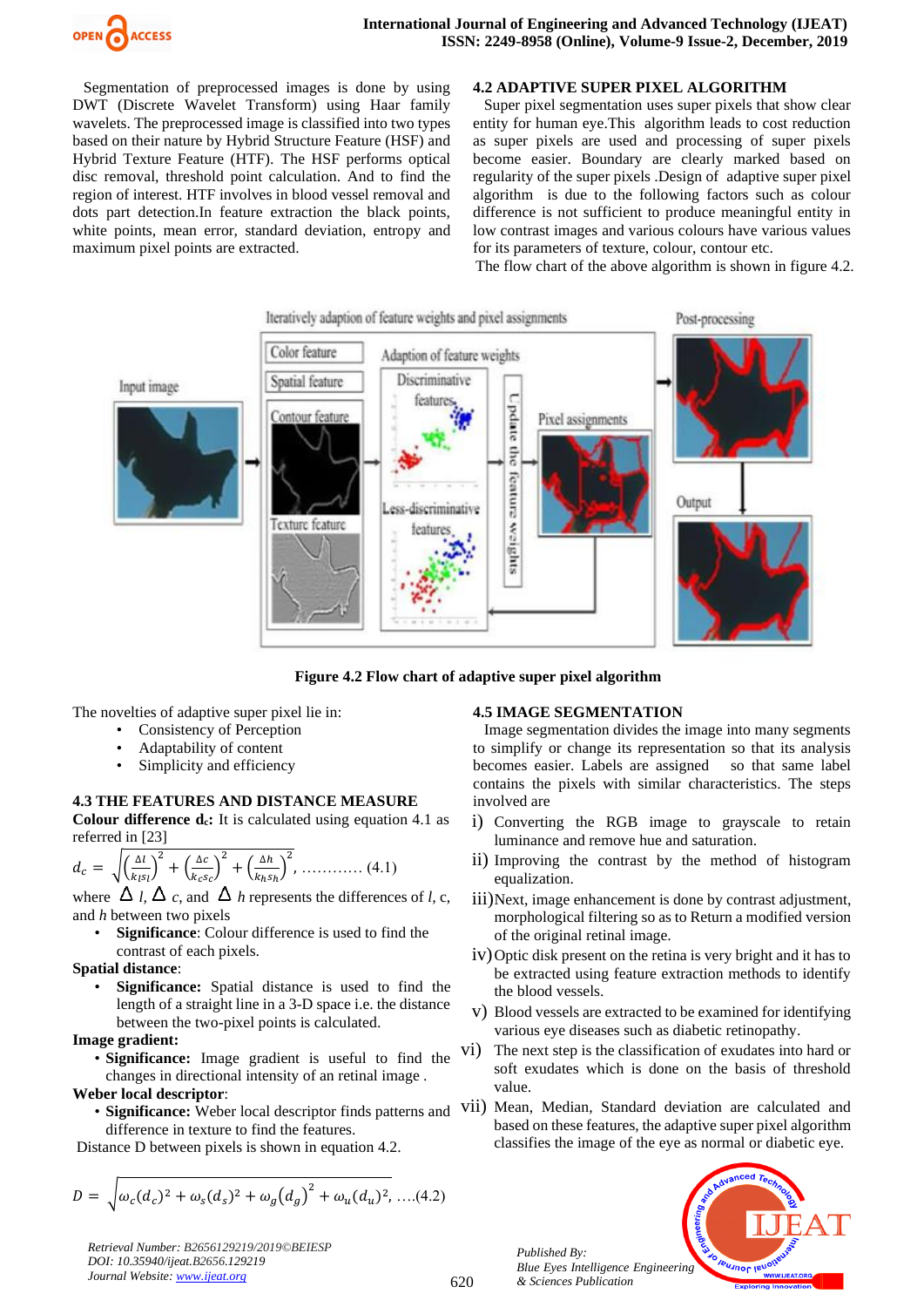# **V. RESULTS AND DISCUSSION**

# **5.1. RESULTS AND DISCUSSION**

# **Data Set Information:**

Dataset used is Messidor image for this research work. All features represent either a detected lesion, a descriptive feature of an anatomical part or an image-level descriptor.

The data set comprises 60 images including 25 diabetic retinopathy images and 35 healthy retinal images of size 256 x 256 pixels.

The input image 11 of a normal eye is taken from above data set and is shown in figure 6.1 is taken for processing.



**Figure 5.1 Normal eye 5.1.2 Enhanced Image**

Image enhancement is accomplished by the use of filters, image editors and other tools to change the properties of retinal image of an eye.The enhanced image of normal eye is shown in figure 5.2.



**Figure 5.2 Enhanced image normal eye 5.1.4 RGB Segmented Image**

RGB segmentation is a process in which an image is divided into different regions in order to isolate the areas of interest on it.The RGB segmentation of normal eye is shown in figure 5.3.



**Figure 5.3 RGB segmentation of normal eye**

# **5.1.5 Optic Disk Location**

The optic disk location of normal eye is shown in figure 5.4



**Figure 5.4 Optic disk location of normal eye**

The white point represents the location of optic disk in the image.

# **5.1.6 Region of Interest**

In region of interest the boundaries of defected lesions of eye may be defined on an image or in a volume, for the purpose of measuring its size. The region of interest for red, green and blue channel of normal eye is shown in figure 5.5



**Figure 5.5 Region of interest of normal eye**

The green channel is used for its good contrast when compared with red and blue channel.

# **5.1.7 Optic Disk Removal**

The green channel is taken for further processing from region of interest .The optic disk removed image of normal eye is shown in figure 5.6

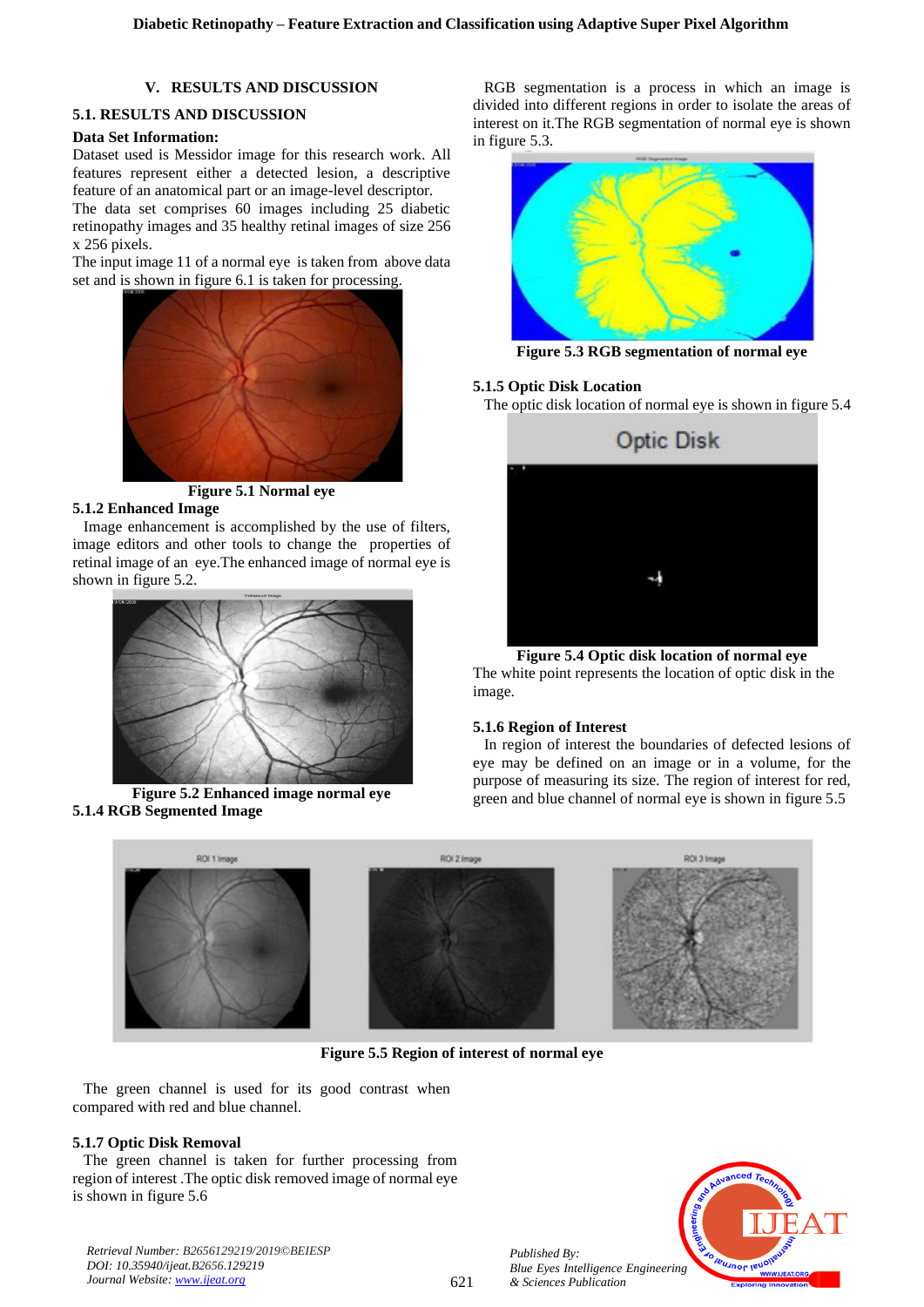



**Figure 5.6 Optic disk removed image of normal eye**

The optic disk is removed for better enhancement and classification

#### **5.1.8 Blood Vessel Extraction**

Blood vessel extraction is a processing step to extract vessels away from image to investigate the existence on some disease. The extracted blood vessel of normal eye is shown in figure 5.7.



**Figure 5.7 Blood vessel extracted image of normal eye**

After optic disc removal the blood vessel trace is identified and removed for further classification

# **5.1.9 Dots Part**

The white points and black points of normal eye is shown in figure 5.8. The occurrence of microaneurysm in eye is displayed as dots part.



**Figure 5.8 Dots part of normal eye**

Based on the number of white points the eye is classified as normal and affected.

#### **5.1.10 Parameters measured**

The parameters like mean, standard deviation, entropy and maximum pixel points of normal eye are shown in table 5.1.

| Table 5.1 Parameters of normal eve (Image 1) |                  |                |         |                 |                 |              |
|----------------------------------------------|------------------|----------------|---------|-----------------|-----------------|--------------|
| Image                                        |                  | <b>Maximum</b> |         | <b>Standard</b> | <b>Affected</b> | Normal pixel |
| number                                       | <b>Deviation</b> | pixel point    | Entropy | deviation       | pixel point     | point        |
|                                              | 176.358          | 197.858        | 1.405   | 60.738          | 2.790           | 91422.30     |

### **5.2 RESULTS OF AFFECTED EYE**

#### **5.2.1 Input Image**

An affected eye is shown in figure 5.9 is taken for processing.



**Figure 5.9 Image of affected eye**

**5.2.2 Enhanced Image**

*Published By:*

*& Sciences Publication* 

The enhanced image of affected eye is shown in figure 5.10



**Figure 5.10 Enhanced image of affected eye**

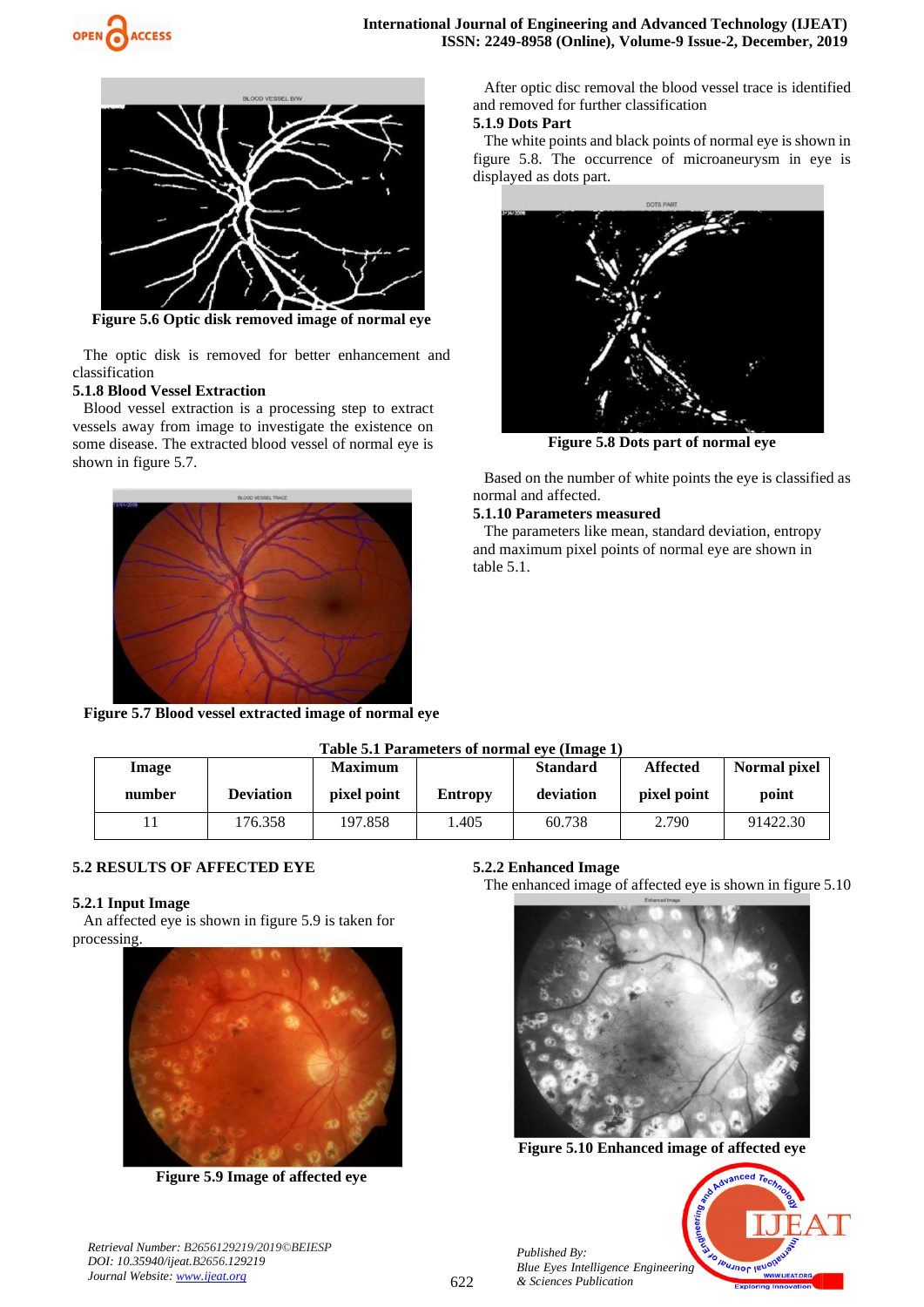# **5.2.4 RGB Segmentation**

The RGB segmentation of affected eye is shown in figure 5.11



**Figure 5.11 RGB segmentation of affected eye** The enhanced image is differentiated by RGB segmentation

# **5.2.5 Optic Disk Location**

The optic disk location of affected eye is shown in figure 5.12.



**Figure 5.12 Optic disk location of affected eye**

The white point represents the location of optic disk in the image.

# **5.2.6 Region Of Interest**

The region of interest for red, green and blue channel of affected eye is shown in figure 5.13.



**Figure 5.13 Region of interest of affected eye**

The green channel is used for its good contrast when compared with red and blue channel.

# **5.2.7 Optic Disk Removal**

The Optic disk removed image of affected eye is shown in figure 5.14.



**Figure 5.14 Optic disk removed image of affected eye**

The green channel is taken for further processing from region of interest. The optic disk is removed for better enhancement and classification

# **5.2.8 Blood Vessel Extraction**

The extracted blood vessel of affected eye is shown in figure 5.15.



**Figure 5.15 Blood vessel extracted image of affected eye**

After optic disc removal the blood vessel trace is identified and removed for further classification

### **5.2.9 Dots Part**

*Published By:*

*& Sciences Publication* 

The white points and black points of affected eye is shown in figure 5.16

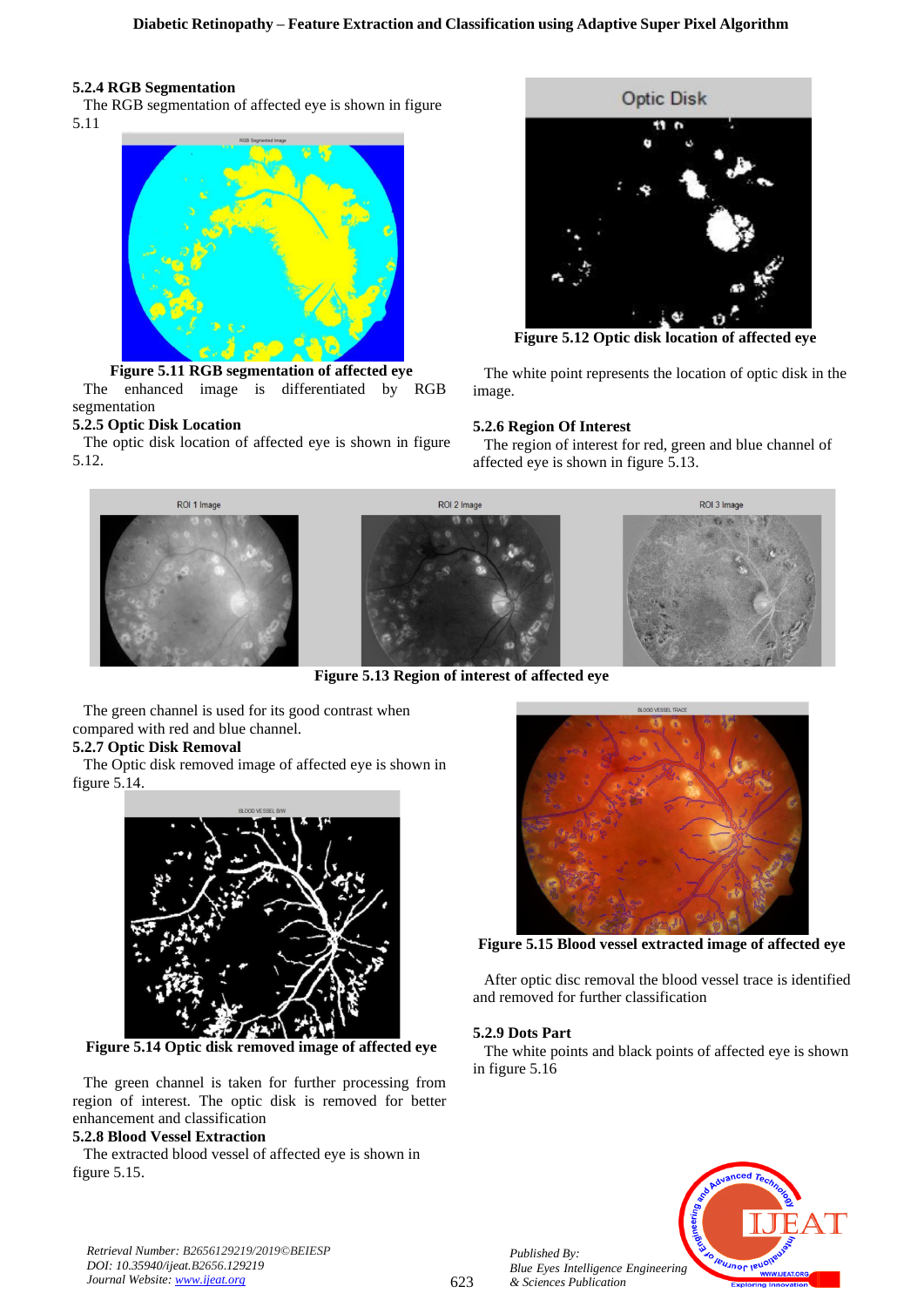



**Figure 5.16 Dots part of affected eye**

Based on the number of white points the eye is classified as normal and affected.



**Figure 5.17 Final result of normal eye**

| <b>5.2.10 Parameters measured</b> |  |
|-----------------------------------|--|
|-----------------------------------|--|

The parameters of affected eye are shown in table 5.2. **Table 5.2 Parameters of affected eye (Image 045)**

| Image |         | <b>Maximum</b><br>number Deviation pixel point Entropy deviation |       | <b>Standard</b> | pixel<br>point | <b>Affected</b> Normal<br>pixel<br>point |
|-------|---------|------------------------------------------------------------------|-------|-----------------|----------------|------------------------------------------|
| Image |         |                                                                  |       |                 |                |                                          |
| 045   | 165.289 | 191.877                                                          | 1.414 |                 |                | 65.705 2590.582 88834.516                |

#### **5.3 FINAL CLASSIFICATION AND RESULT**

By analyzing all the features and parameters the results are displayed as **"INPUT IMAGE NORMAL (or) "INPUT IMAGE AFFECTED"**.The final result of normal is shown in figure 5.17.

|  | INPUT IMAGE NORMAL |  |
|--|--------------------|--|
|  |                    |  |

INPUT IMAGE AFFECTED

0K

X

The final result of affected eye is shown in figure 5.18

In normal eye blood vessel there is no growth of blood

Where as in abnormal eye there is more amount of blood



vessel and no blood leakage.



**Figure 5.18 Final result of affected eye**

**5.4 PARAMETERS**

# **5.4.1 Normal eye**

*Published By:*

*& Sciences Publication* 

Various parameters of all normal eye image in data set is shown in table 5.3.



*Retrieval Number: B2656129219/2019©BEIESP DOI: 10.35940/ijeat.B2656.129219 Journal Website[: www.ijeat.org](http://www.ijeat.org/)*

leakage and emergence of new blood vessels.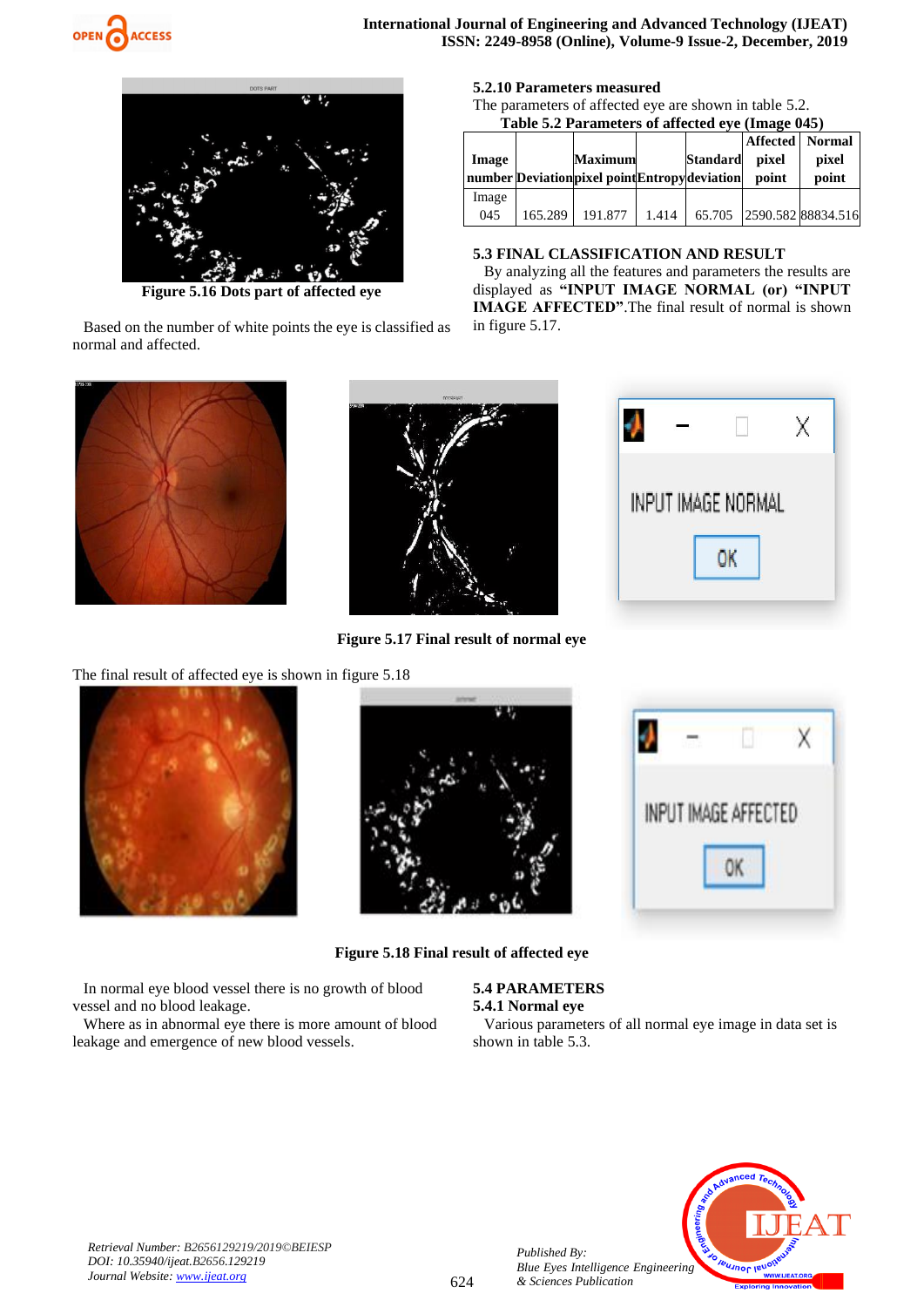| A               |                     |         |                                        |       | ັ                  | ь                                        | Ħ         |
|-----------------|---------------------|---------|----------------------------------------|-------|--------------------|------------------------------------------|-----------|
| S.NO            | <b>IMAGE NUMBER</b> |         | DEVIATION MAXIMUM PIXEL POINT ENTROPHY |       | STANDARD DEVIATION | AFFECTED PIXEL POINT NORMAL PIXEL POINTS |           |
|                 |                     | 176.358 | 197.858                                | 1.405 | 60.738             | 2.791                                    | 91422.311 |
|                 |                     | 182.986 | 214.569                                | 1.412 | 62.647             | 4.185                                    | 91420.913 |
|                 |                     | 182.418 | 215.719                                | 1.416 | 62.555             | 4.185                                    | 91420.912 |
|                 | 8                   | 180.46  | 211.802                                | 1.422 | 61.807             | 16.74                                    | 91408.3   |
|                 | 10                  | 182.712 | 211.386                                | 1.414 | 62.575             | 2.79                                     | 91422.307 |
| 6               | 11                  | 176.358 | 197.858                                | 1.405 | 60.738             | 2.79                                     | 91422.312 |
| 7               | 12                  | 182.418 | 215.719                                | 1.416 | 62.551             | 4.185                                    | 91420.912 |
| 8               | 14                  | 186.158 | 216.341                                | 1.372 | 62.559             | 4.1851                                   | 91420.912 |
| 9               | 15                  | 181.13  | 210.979                                | 1.421 | 62.082             | 2.79                                     | 91422.307 |
| 10              | 16                  | 179.5   | 202.218                                | 1.421 | 61.484             | 122.763                                  | 91302.334 |
| 11              | 18                  | 174.931 | 201.1                                  | 1.378 | 59.711             | 8.3702                                   | 91416.727 |
| 12              | 21                  | 182.969 | 217.491                                | 1.413 | 62.976             | 57.1964                                  | 91367.901 |
| 13              | 23                  | 170.783 | 199.329                                | 1.276 | 51.44              | 216.02                                   | 91206.077 |
| 14              | $^{24}$             | 183.834 | 214.212                                | 1.405 | 62.929             | 21.9                                     | 91397.197 |
| 15              | Image 003           | 143.93  | 172.238                                | 1.567 | 62.201             | 219.02                                   | 91206.077 |
| 16              | Image 004           | 171.988 | 200.38                                 | 1.494 | 62.391             | Ô                                        | 91425.098 |
| 17              | Image 043           | 172.352 | 204.456                                | 1.494 | 61.398             |                                          | 91425.098 |
| 18              | Image 046           | 174.03  | 206.785                                | 1.488 | 60.351             | 58.591                                   | 91366.506 |
| 19              | Image 047           | 170.531 | 198.425                                | 1.414 | 52.093             | 115.788                                  | 91309.31  |
| 20 <sub>1</sub> | Image 040           | 173,903 | 201.504                                | 1.489 | 60.644             | 29.295                                   | 91395.802 |
|                 | <b>AVERAGE</b>      | 185,105 | 205.518                                | 1.426 | 63.004             | 44.679                                   | 91379.96  |

**Table 5.3 Parameters of all normal eye image in data set**

Ranges of parameters of normal eye : Standard deviation lies in the range between 55 - 63. Affected pixel point lies in the range between  $0 - 290$ Normal pixel point lies in the range between 91000 – 92000 as per reference paper[9].

# **5.4.2 AFFECTED EYE**

Various parameters of all affected eye images in data set is shown in table 5.4.

# **Table 5.4 Parameters of all affected eye images in data set**

| S.NO | <b>IMAGE NUMBER</b> |         |         |       | DEVIATION MAXIMUM PIXEL POINT ENTROPHY STANDARD DEVIATION AFFECTED PIXEL POINT NORMAL PIXEL POIN |          |        |
|------|---------------------|---------|---------|-------|--------------------------------------------------------------------------------------------------|----------|--------|
|      | 3                   | 160.879 | 182.347 | 0.694 | 70.851                                                                                           | 412.93   | 91012  |
| 2    | 9                   | 172.341 | 204.94  | 1.34  | 69.106                                                                                           | 756.109  | 90668. |
| 3    | 12                  | 182.48  | 211.305 | 1.416 | 63.493                                                                                           | 341.783  | 91083. |
| 4    | 13                  | 172.95  | 189.82  | 1.345 | 68.995                                                                                           | 1037.906 | 90387. |
| 5    | 17                  | 180.533 | 203.272 | 1.422 | 63.872                                                                                           | 313.883  | 91111  |
| 6    | 19                  | 184.382 | 211.209 | 1.399 | 63.066                                                                                           | 729.633  | 90695. |
| 7    | 20                  | 180.604 | 206.455 | 1.424 | 63.181                                                                                           | 1343.419 | 90754  |
| 8    | $\mathbf{22}$       | 187.31  | 216.99  | 1.349 | 63.913                                                                                           | 671.012  | 90754. |
| 9    | Image 035           | 170.804 | 200.724 | 1.489 | 68.354                                                                                           | 661.247  | 9076:  |
| 10   | Image 013           | 171.333 | 199.138 | 1.492 | 68.881                                                                                           | 3648.019 | 87777. |
| 11   | Image 015           | 163.14  | 187.8   | 1.348 | 64.192                                                                                           | 669.617  | 90755  |
| 12   | Image 005           | 170.11  | 199.571 | 1.484 | 68.141                                                                                           | 754.714  | 90670. |
| 13   | Image 006           | 171.827 | 203.318 | 1.491 | 68.796                                                                                           | 749.134  | 90675. |
| 14   | Image 007           | 165.323 | 180.554 | 1.443 | 67.031                                                                                           | 694.728  | 90730. |
| 15   | Image 016           | 172.516 | 202.36  | 1.495 | 69.756                                                                                           | 725.418  | 90699. |
| 16   | Image 042           | 168.609 | 193.068 | 1.468 | 67.246                                                                                           | 5868.917 | 85556  |
| 17   | Image 044           | 162.506 | 190.647 | 1.415 | 66.99                                                                                            | 636.136  | 90788. |
| 18   | Image 019           | 173.838 | 202.31  | 1.489 | 70.17                                                                                            | 876.082  | 90549. |
| 19   | Image 017           | 169.598 | 200.356 | 1.482 | 68.048                                                                                           | 382.239  | 91042. |
|      | <b>AVERAGE</b>      | 163.705 | 189.309 | 1.324 | 63.689                                                                                           | 1054.69  | 85569  |

Ranges of parameters of affected eye :

Standard deviation lies in the range between 63-75. Affected pixel point lies in the range of 290 and above

Normal pixel point lies in the range of 91000 and below as per reference paper[9].

# **5.5 DOCTOR'S OPINION FOR NORMAL EYE**

Doctor's confirmation for normal eye is shown in table 5.5

| Table 5.5 Doctor's verification for normal eye |  |
|------------------------------------------------|--|
|------------------------------------------------|--|

| <b>IMAGE</b><br><b>NUMBER</b> | <b>STANDARD</b><br><b>DEVIATION</b> | <b>AFFECTED</b><br>PIXEL<br><b>POINT</b> | <b>NORMAL DOCTOR'</b><br><b>PIXEL</b><br><b>POINTS</b> | <b>OPINION</b> |
|-------------------------------|-------------------------------------|------------------------------------------|--------------------------------------------------------|----------------|
|                               | 60.738                              | 2.791                                    | 91422.311                                              | YES            |
|                               | 62.647                              | 4.185                                    | 91420.913                                              | YES            |

| 7         | 62.555 | 4.185    | 91420.912 | <b>YES</b>     |
|-----------|--------|----------|-----------|----------------|
| 10        | 62.575 | 2.79     | 91422.307 | <b>YES</b>     |
| Image 004 | 62.391 | $\theta$ | 91425.098 | YES            |
| Image 047 | 52.093 | 115.788  | 91309.31  | YES            |
| Image 040 | 60.644 | 29.295   | 91395.802 | YES            |
| 8         | 61.807 | 16.74    | 91408.3   | <b>YES</b>     |
| 11        | 60.738 | 2.79     | 91422.321 | YES            |
| 12        | 62.551 | 4.185    | 91420.912 | <b>YES</b>     |
| 14        | 62.559 | 754.714  | 90670.383 | N <sub>O</sub> |
| 15        | 62.082 | 2.79     | 91422.307 | YES            |
|           |        |          |           |                |

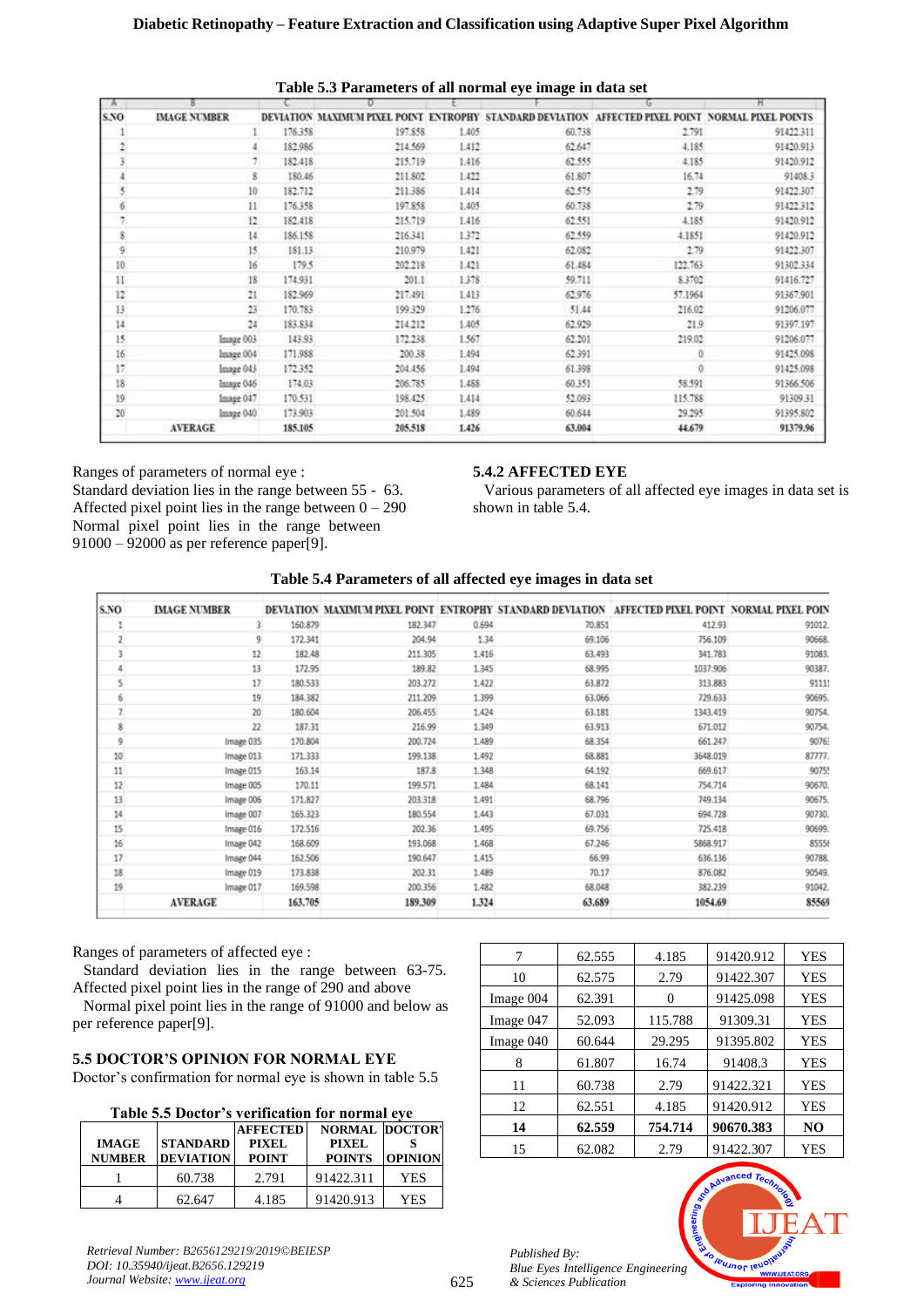

| 16        | 61.484  | 122.763 | 91302.334 | <b>YES</b> |
|-----------|---------|---------|-----------|------------|
| 18        | 59.7111 | 8.3702  | 91416.727 | <b>YES</b> |
| 21        | 62.976  | 57.1964 | 91367.901 | <b>YES</b> |
| 23        | 51.44   | 216.02  | 91206.077 | <b>YES</b> |
| 24        | 62.929  | 21.9    | 91397.197 | <b>YES</b> |
| Image 003 | 62.201  | 219.02  | 91206.077 | <b>YES</b> |
| Image 043 | 61.398  |         | 91425.098 | <b>YES</b> |

# **5.6 DOCTOR'S OPINION FOR AFFECTED EYE**

Doctor's confirmation for affected eye is shown in table 5.6

| <b>IMAGE</b><br><b>NUMBER</b> | <b>STANDARD</b><br><b>DEVIATION</b> | <b>AFFECTED</b><br><b>PIXEL</b><br><b>POINT</b> | <b>NORMAL</b><br><b>PIXEL</b><br><b>POINTS</b> | <b>DOCTOR'S</b><br><b>CONFIRMA</b><br><b>TION YES</b> |
|-------------------------------|-------------------------------------|-------------------------------------------------|------------------------------------------------|-------------------------------------------------------|
| 9                             | 69.106                              | 756.109                                         | 90668.988                                      | <b>YES</b>                                            |
| 13                            | 68.995                              | 1037.906                                        | 90387.191                                      | <b>YES</b>                                            |
|                               | 68.881                              | 3648.019                                        | 87777.078                                      | <b>YES</b>                                            |
| Image 013                     |                                     |                                                 |                                                |                                                       |
|                               | 67.246                              | 5868.917                                        | 85556.18                                       | <b>YES</b>                                            |
| Image 042                     |                                     |                                                 |                                                |                                                       |
|                               | 68.141                              | 754.714                                         | 90670.383                                      | <b>YES</b>                                            |
| Image 005                     |                                     |                                                 |                                                |                                                       |
| 20                            | 63.181                              | 1343.419                                        | 90754.085                                      | <b>YES</b>                                            |
|                               | 66.99                               | 636.136                                         | 90788.961                                      | <b>YES</b>                                            |
| Image 044                     |                                     |                                                 |                                                |                                                       |
| 3                             | 70.851                              | 412.93                                          | 91012.167                                      | <b>YES</b>                                            |
| 12                            | 63.493                              | 341.783                                         | 91083.314                                      | <b>YES</b>                                            |
| 17                            | 63.872                              | 313.883                                         | 91111.21                                       | <b>YES</b>                                            |
| 20                            | 63.181                              | 1343.419                                        | 90754.085                                      | <b>YES</b>                                            |
| 22                            | 63.913                              | 671.012                                         | 90754.085                                      | <b>YES</b>                                            |
| Image 035                     | 68.354                              | 661.247                                         | 90763.85                                       | <b>YES</b>                                            |
| Image 015                     | 64.192                              | 669.617                                         | 90755.48                                       | <b>YES</b>                                            |
| Image 006                     | 68.796                              | 749.134                                         | 90675.963                                      | <b>YES</b>                                            |
| Image 007                     | 67.031                              | 694.728                                         | 90730.369                                      | <b>YES</b>                                            |
| Image 016                     | 69.756                              | 725.418                                         | 90699.678                                      | <b>YES</b>                                            |
| Image 042                     | 67.246                              | 5868.917                                        | 85556.8                                        | <b>YES</b>                                            |

#### **Table 5.6 Doctor's verification for affected eye**

59 images out of 60 images gives the exact result. Thus, the accuracy of the project is 98.33%

#### **VI. CONCLUSION AND FUTURE WORK**

Screening of diabetic retinopathy automatically is very difficult and it is important as it helps the eye specialists to diagnose the various grades of diabetic retinopathy during the examination of the eye which is accomplished by the combination of various steps such as the integrated use of morphological operations along with adaptive super pixel algorithm. This helps doctors to cure patients at the earlier stage and also prevents eye transplantation. The severity of the diabetic retinopathy can be further graded based on the detected lesions and their quantities. The performances of the method were also measured by specificity 95% and accuracy 98.33%.In the future work, identifying more features that will improve the performance of adaptive super pixel algorithm.. The accuracy can also be increased by improving the performance of the data or even by algorithm tuning. In addition, this system can be used to detect other retinal diseases.

# **REFERENCES**

- 1. https://www.allaboutvision.com/en-in/conditions/diabetic/
- 2. https://www.ncbi.nlm.nih.gov/pmc/articles/PMC2613584/
- 3. https://www.niddk.nih.gov/health-information/diabetes/overview/wha t-is-diabetes
- 4. https://www.iapb.org/wp-content/uploads/Guidelines-for-the-Compre hensive-Management-of-DR-in-India.pdf
- 5. Salz, D. A., & Witkin, A. J. (2015). Imaging in diabetic retinopathy. *Middle East African journal of ophthalmology*, *22*(2), 145–150. doi:10.4103/0974-9233.151887
- 6. Sreng, Syna, Noppadol Maneerat, Kazuhiko Hamamoto and Ronakorn Panjaphongse. "Automated Diabetic Retinopathy Screening System Using Hybrid Simulated Annealing and Ensemble Bagging Classifier." (2018). DOI:10.3390/app8071198
- 7. Manoj Kakarla (2016), "Optimal Feature Extraction and Classification of Diabetes using Naïve Bayesian Classifier", International Journal of Engineering Trends and Technology (IJETT), Vol-42, pp 63-70.
- 8. K. R. Ananthapadmanaban and G.Parthiban (2014), "Prediction of Chances - Diabetic Retinopathy using Data Mining Classification Technique", Indian Journal of Science and Technology, Vol 7, pp 1498–1503.
- 9. S, Kandiraju N, Thompson HW. Design and implementation of a unique blood-vessel detection algorithm towards early diagnosis of diabetic retinopathy. In: International conference on information technology: coding and computing, vol. 1. 2005. p. 26–31.
- 10. http://www.kscst.iisc.ernet.in/spp/39\_series/SPP39S/02\_Exhibition\_P rojects/177\_39S\_BE\_1679.pdf
- 11. A. B. Chavan (2017), " Image Processing Analysis on Retina Blood Vessel for Detecting Glaucoma", International Journal of Electronics, Communication & Soft Computing Science and Engineering[, Vol. 45,](http://www.jfoodprotection.org/toc/food/45/1)  [Issue 1, p](http://www.jfoodprotection.org/toc/food/45/1)p 63-85.
- 12. Abramoff, M.D and Garvin, M.K. (2010), "Retinal Imaging and Image Analysis", IEEE Reviews in Biomedical Engineering, Vol. 3, pp 12-20.
- 13. Aiswarya Iyer (2015), "Diagnosis of diabetes using classification mining techniques",International Journal of Data Mining & Knowledge Management Process Vol.5, pp 52-57.
- 14. C. E. Marwan D. Saleh (2012), "An automated decision support system for non-proliferative diabetic retinopathy disease based on MAs and HAs detection", Computer Methods and Programs in Biomedicine, Vol. 108, pp. 186-196.
- 15. G. D. Joshi, J. Sivaswamy, and S. R. Krishnadas (2011), "Optic Disk and Cup Segmentation from Monocular Colour Retinal Images for Glaucoma Assessment," IEEE Trans. Medical Imaging, Vol. 30, no. 6, pp. 1192–1205.
- 16. Huiling Chen (2017), "Automatic Analysis of Microaneurysms Turnover to Diagnose the Progression of Diabetic Retinopathy", Institute of Electrical and Electronics Engineers, Vol - 8, pp 976-997.
- 17. Kevin Noronha (2015), "Support System for the Automated Detection of Hypertensive Retinopathy using Fundus Images", International Conference on Electronic Design and Signal Processing, Vol. 19, pp 567-589.
- Mohammed Ghazal (2016), "Early Diagnosis of Diabetic Retinopathy in OCTA Images Based on Local Analysis of Retinal Blood Vessels and Foveal Avascular Zone", International Conference on Pattern Recognition (ICPR), Vol.5, pp 623-647.
- 19. Muhammad Nauman Zahoora (2018), "Fast Optic Disc Segmentation in Retina Using Polar Transform", International Journal of Engineering Trends and Technology (IJETT),  $Vol - 6$ , pp 12-18.
- 20. Syna Sreng and Noppadol Maneerat (2018), "Primary Screening of Diabetic Retinopathy Based on Integrating Morphological Operation and Support Vector Machine", International Conference on Intelligent Informatics and Biomedical sciences, Vol – 3, pp  $1-3$ .
- 21. T. Teng, et al. (2002), "Progress towards automated diabetic ocular screening: a review of image analysis and intelligent systems for diabetic retinopathy", Medical and Biological Engineering and Computing, Vol. 40, pp. 2-13.
- 22. Tamilselvan, KumaravelSubramaniam, and GovindasamyMurugesan. "Survey and analysis of various image fusion techniques for clinical CT and MRI images." *International Journal of Imaging Systems and Technology* vol.24, no.2, pp.193-202, 2014.
- 23. Xiaolin Xiao, Yue-Jiao Gong, Yicong Zhou. "Adaptive superpixel segmentation aggregating local contour and texture features", 2017 IEEE International Conference on Acoustics, Speech and Signal Processing (ICASSP), 2017

*Published By: Blue Eyes Intelligence Engineering & Sciences Publication*